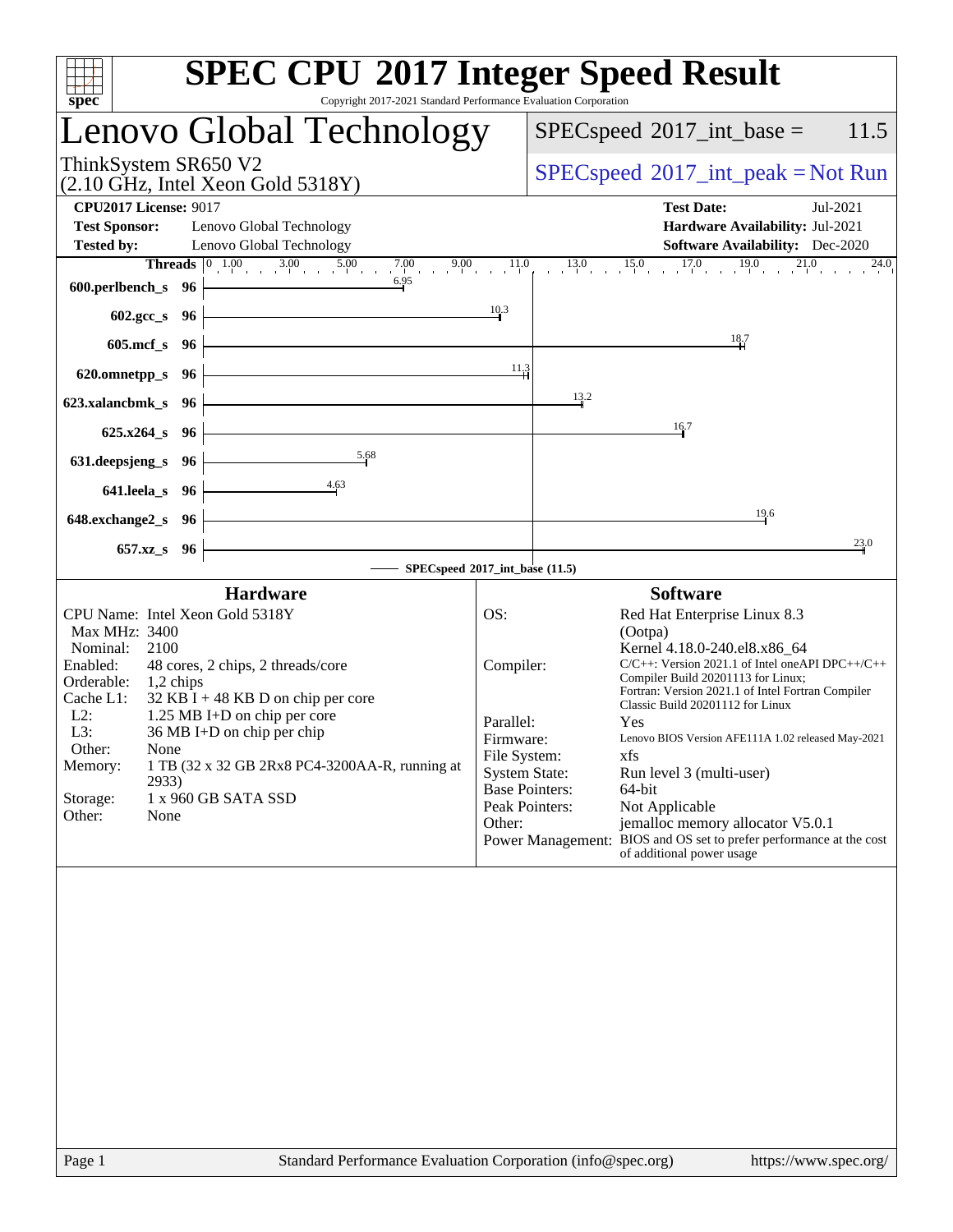

#### **[SPEC CPU](http://www.spec.org/auto/cpu2017/Docs/result-fields.html#SPECCPU2017IntegerSpeedResult)[2017 Integer Speed Result](http://www.spec.org/auto/cpu2017/Docs/result-fields.html#SPECCPU2017IntegerSpeedResult)** Copyright 2017-2021 Standard Performance Evaluation Corporation

## Lenovo Global Technology

ThinkSystem SR650 V2  $SPECspeed^{\circ}2017\_int\_peak = Not Run$  $SPECspeed^{\circ}2017\_int\_peak = Not Run$ 

 $SPEC speed^{\circ}2017\_int\_base = 11.5$ 

(2.10 GHz, Intel Xeon Gold 5318Y)

**[Test Sponsor:](http://www.spec.org/auto/cpu2017/Docs/result-fields.html#TestSponsor)** Lenovo Global Technology **[Hardware Availability:](http://www.spec.org/auto/cpu2017/Docs/result-fields.html#HardwareAvailability)** Jul-2021 **[Tested by:](http://www.spec.org/auto/cpu2017/Docs/result-fields.html#Testedby)** Lenovo Global Technology **[Software Availability:](http://www.spec.org/auto/cpu2017/Docs/result-fields.html#SoftwareAvailability)** Dec-2020

**[CPU2017 License:](http://www.spec.org/auto/cpu2017/Docs/result-fields.html#CPU2017License)** 9017 **[Test Date:](http://www.spec.org/auto/cpu2017/Docs/result-fields.html#TestDate)** Jul-2021

### **[Results Table](http://www.spec.org/auto/cpu2017/Docs/result-fields.html#ResultsTable)**

|                                            | <b>Base</b>    |                |       |                |       | <b>Peak</b>    |       |                |                |              |                |              |                |              |
|--------------------------------------------|----------------|----------------|-------|----------------|-------|----------------|-------|----------------|----------------|--------------|----------------|--------------|----------------|--------------|
| <b>Benchmark</b>                           | <b>Threads</b> | <b>Seconds</b> | Ratio | <b>Seconds</b> | Ratio | <b>Seconds</b> | Ratio | <b>Threads</b> | <b>Seconds</b> | <b>Ratio</b> | <b>Seconds</b> | <b>Ratio</b> | <b>Seconds</b> | <b>Ratio</b> |
| $600.$ perlbench_s                         | 96             | 256            | 6.93  | 254            | 6.98  | 255            | 6.95  |                |                |              |                |              |                |              |
| $602.\text{gcc}\_\text{s}$                 | 96             | 386            | 10.3  | 385            | 10.3  | 387            | 10.3  |                |                |              |                |              |                |              |
| $605$ .mcf s                               | 96             | 253            | 18.7  | 251            | 18.8  | 253            | 18.7  |                |                |              |                |              |                |              |
| 620.omnetpp_s                              | 96             | 147            | 11.1  | 144            | 11.3  | 144            | 11.3  |                |                |              |                |              |                |              |
| 623.xalancbmk s                            | 96             | 107            | 13.2  | 108            | 13.1  | 107            | 13.2  |                |                |              |                |              |                |              |
| 625.x264 s                                 | 96             | 106            | 16.7  | 106            | 16.7  | 106            | 16.7  |                |                |              |                |              |                |              |
| 631.deepsjeng_s                            | 96             | 252            | 5.68  | 253            | 5.67  | 252            | 5.68  |                |                |              |                |              |                |              |
| 641.leela s                                | 96             | 369            | 4.63  | 370            | 4.61  | 369            | 4.63  |                |                |              |                |              |                |              |
| 648.exchange2_s                            | 96             | 150            | 19.5  | 150            | 19.6  | 150            | 19.6  |                |                |              |                |              |                |              |
| $657.xz$ <sub>S</sub>                      | 96             | 269            | 23.0  | 269            | 23.0  | 269            | 23.0  |                |                |              |                |              |                |              |
| $SPECspeed^{\circ}2017$ int base =<br>11.5 |                |                |       |                |       |                |       |                |                |              |                |              |                |              |

**[SPECspeed](http://www.spec.org/auto/cpu2017/Docs/result-fields.html#SPECspeed2017intpeak)[2017\\_int\\_peak =](http://www.spec.org/auto/cpu2017/Docs/result-fields.html#SPECspeed2017intpeak) Not Run**

Results appear in the [order in which they were run.](http://www.spec.org/auto/cpu2017/Docs/result-fields.html#RunOrder) Bold underlined text [indicates a median measurement.](http://www.spec.org/auto/cpu2017/Docs/result-fields.html#Median)

### **[Operating System Notes](http://www.spec.org/auto/cpu2017/Docs/result-fields.html#OperatingSystemNotes)**

Stack size set to unlimited using "ulimit -s unlimited"

### **[Environment Variables Notes](http://www.spec.org/auto/cpu2017/Docs/result-fields.html#EnvironmentVariablesNotes)**

```
Environment variables set by runcpu before the start of the run:
KMP_AFFINITY = "granularity=fine,scatter"
LD_LIBRARY_PATH =
      "/home/cpu2017-1.1.8-ic2021.1-revB/lib/intel64:/home/cpu2017-1.1.8-ic202
      1.1-revB/je5.0.1-64"
MALLOC_CONF = "retain:true"
OMP_STACKSIZE = "192M"
```
#### **[General Notes](http://www.spec.org/auto/cpu2017/Docs/result-fields.html#GeneralNotes)**

 Binaries compiled on a system with 1x Intel Core i9-7980XE CPU + 64GB RAM memory using Redhat Enterprise Linux 8.0 Transparent Huge Pages enabled by default Prior to runcpu invocation Filesystem page cache synced and cleared with: sync; echo 3> /proc/sys/vm/drop\_caches NA: The test sponsor attests, as of date of publication, that CVE-2017-5754 (Meltdown) is mitigated in the system as tested and documented. Yes: The test sponsor attests, as of date of publication, that CVE-2017-5753 (Spectre variant 1) is mitigated in the system as tested and documented. Yes: The test sponsor attests, as of date of publication, that CVE-2017-5715 (Spectre variant 2) is mitigated in the system as tested and documented.

**(Continued on next page)**

| Page 2 | Standard Performance Evaluation Corporation (info@spec.org) | https://www.spec.org/ |
|--------|-------------------------------------------------------------|-----------------------|
|        |                                                             |                       |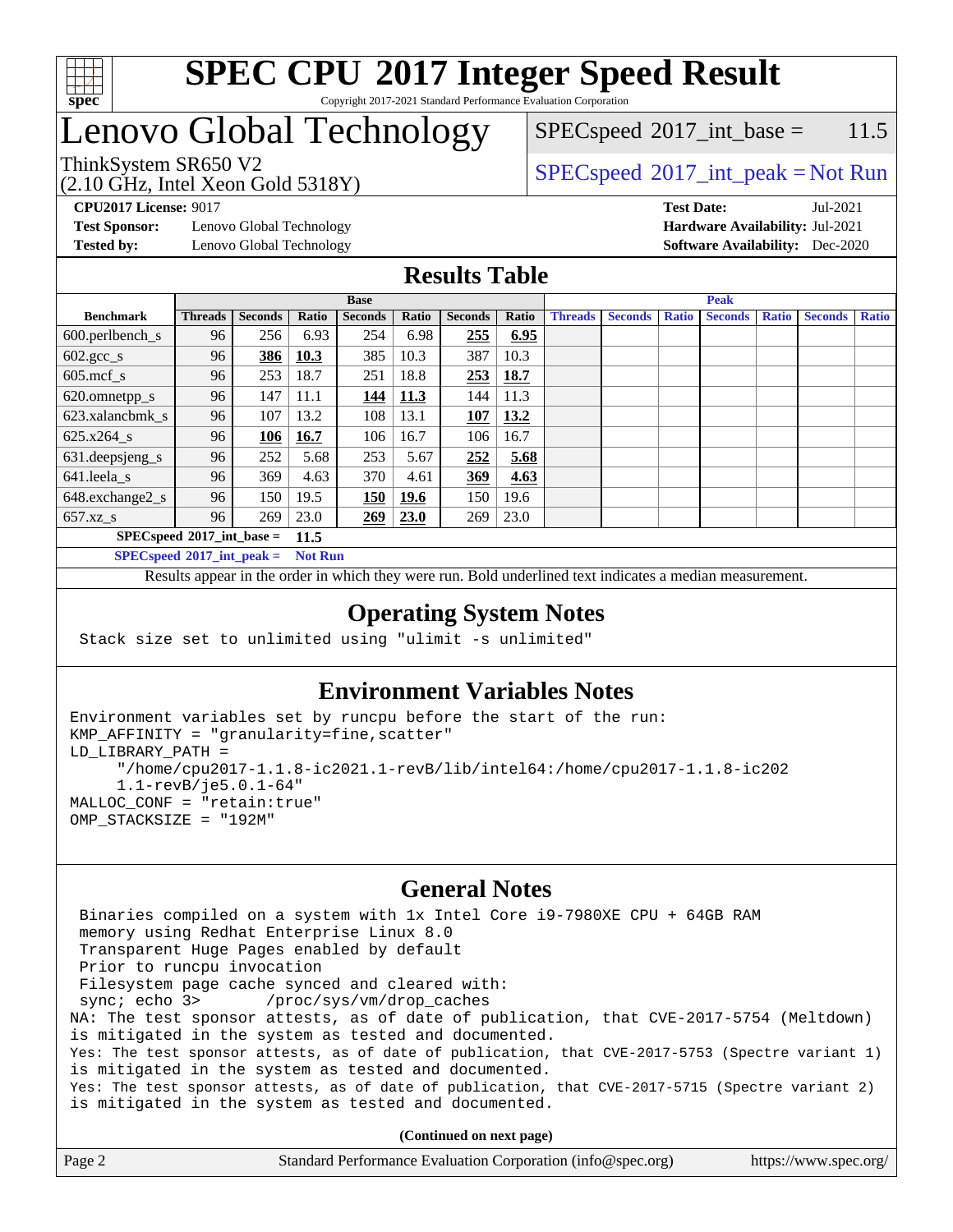

Copyright 2017-2021 Standard Performance Evaluation Corporation

### Lenovo Global Technology

 $SPECspeed^{\circ}2017\_int\_base = 11.5$  $SPECspeed^{\circ}2017\_int\_base = 11.5$ 

(2.10 GHz, Intel Xeon Gold 5318Y)

ThinkSystem SR650 V2  $SPEC speed^{\circ}2017\_int\_peak = Not Run$ 

**[CPU2017 License:](http://www.spec.org/auto/cpu2017/Docs/result-fields.html#CPU2017License)** 9017 **[Test Date:](http://www.spec.org/auto/cpu2017/Docs/result-fields.html#TestDate)** Jul-2021

**[Test Sponsor:](http://www.spec.org/auto/cpu2017/Docs/result-fields.html#TestSponsor)** Lenovo Global Technology **[Hardware Availability:](http://www.spec.org/auto/cpu2017/Docs/result-fields.html#HardwareAvailability)** Jul-2021 **[Tested by:](http://www.spec.org/auto/cpu2017/Docs/result-fields.html#Testedby)** Lenovo Global Technology **[Software Availability:](http://www.spec.org/auto/cpu2017/Docs/result-fields.html#SoftwareAvailability)** Dec-2020

#### **[General Notes \(Continued\)](http://www.spec.org/auto/cpu2017/Docs/result-fields.html#GeneralNotes)**

Page 3 Standard Performance Evaluation Corporation [\(info@spec.org\)](mailto:info@spec.org) <https://www.spec.org/> jemalloc, a general purpose malloc implementation built with the RedHat Enterprise 7.5, and the system compiler gcc 4.8.5 sources available from jemalloc.net or <https://github.com/jemalloc/jemalloc/releases> **[Platform Notes](http://www.spec.org/auto/cpu2017/Docs/result-fields.html#PlatformNotes)** BIOS configuration: Choose Operating Mode set to Maximum Performance and then set it to Custom Mode C-States set to Legacy Sysinfo program /home/cpu2017-1.1.8-ic2021.1-revB/bin/sysinfo Rev: r6622 of 2021-04-07 982a61ec0915b55891ef0e16acafc64d running on localhost.localdomain Thu Jul 22 17:39:09 2021 SUT (System Under Test) info as seen by some common utilities. For more information on this section, see <https://www.spec.org/cpu2017/Docs/config.html#sysinfo> From /proc/cpuinfo model name : Intel(R) Xeon(R) Gold 5318Y CPU @ 2.10GHz 2 "physical id"s (chips) 96 "processors" cores, siblings (Caution: counting these is hw and system dependent. The following excerpts from /proc/cpuinfo might not be reliable. Use with caution.) cpu cores : 24 siblings : 48 physical 0: cores 0 1 2 3 4 5 6 7 8 9 10 11 12 13 14 15 16 17 18 19 20 21 22 23 physical 1: cores 0 1 2 3 4 5 6 7 8 9 10 11 12 13 14 15 16 17 18 19 20 21 22 23 From lscpu from util-linux 2.32.1: Architecture: x86\_64 CPU op-mode(s): 32-bit, 64-bit Byte Order: Little Endian CPU(s): 96 On-line CPU(s) list: 0-95 Thread(s) per core: 2 Core(s) per socket: 24 Socket(s): 2 NUMA node(s): 2 Vendor ID: GenuineIntel CPU family: 6 Model: 106 Model name: Intel(R) Xeon(R) Gold 5318Y CPU @ 2.10GHz Stepping: 6 CPU MHz: 2340.586 BogoMIPS: 4200.00 **(Continued on next page)**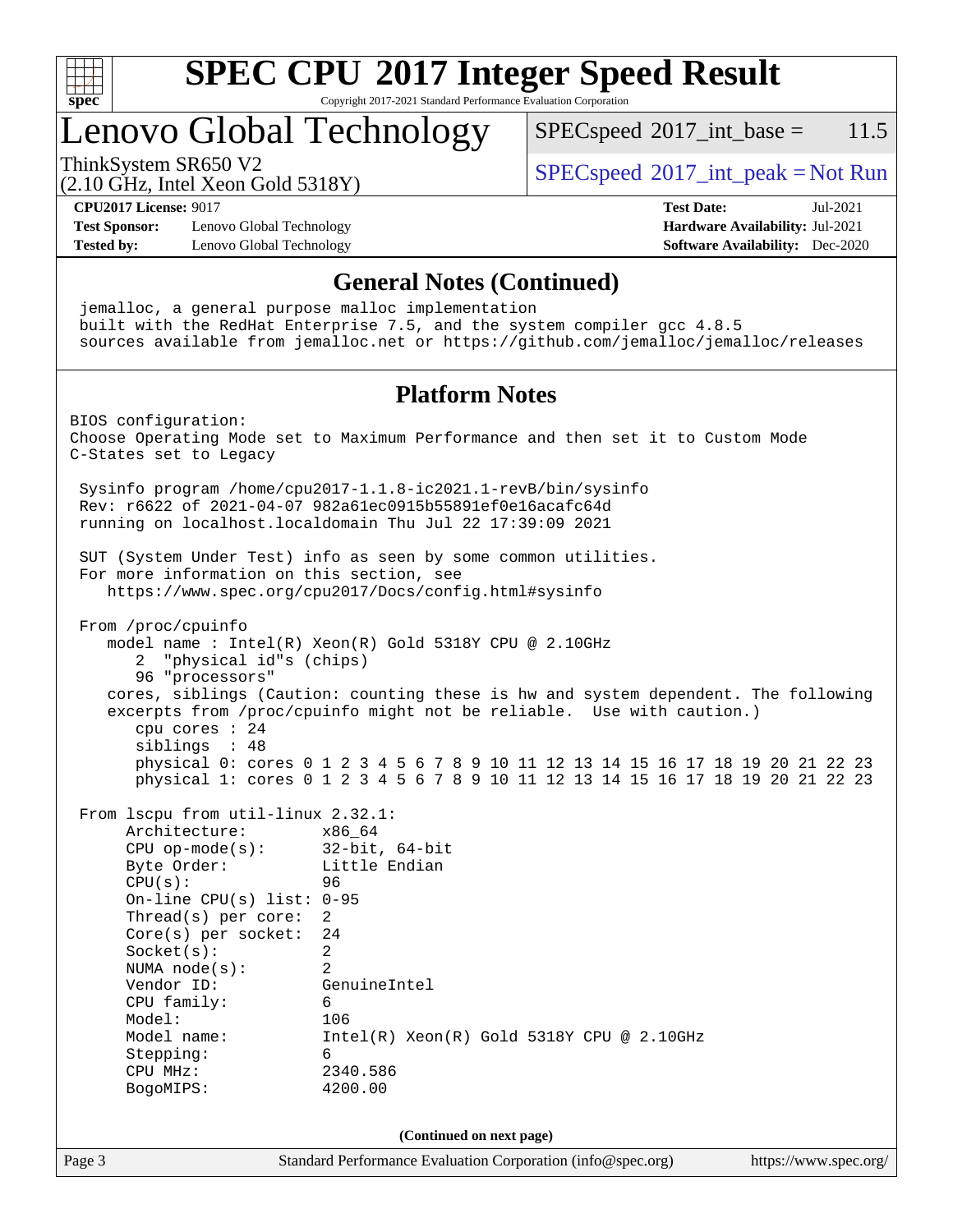

Copyright 2017-2021 Standard Performance Evaluation Corporation

Lenovo Global Technology

 $SPEC speed^{\circ}2017\_int\_base = 11.5$ 

(2.10 GHz, Intel Xeon Gold 5318Y)

ThinkSystem SR650 V2  $SPECspeed^{\circ}2017\_int\_peak = Not Run$  $SPECspeed^{\circ}2017\_int\_peak = Not Run$ 

**[CPU2017 License:](http://www.spec.org/auto/cpu2017/Docs/result-fields.html#CPU2017License)** 9017 **[Test Date:](http://www.spec.org/auto/cpu2017/Docs/result-fields.html#TestDate)** Jul-2021

**[Test Sponsor:](http://www.spec.org/auto/cpu2017/Docs/result-fields.html#TestSponsor)** Lenovo Global Technology **[Hardware Availability:](http://www.spec.org/auto/cpu2017/Docs/result-fields.html#HardwareAvailability)** Jul-2021 **[Tested by:](http://www.spec.org/auto/cpu2017/Docs/result-fields.html#Testedby)** Lenovo Global Technology **[Software Availability:](http://www.spec.org/auto/cpu2017/Docs/result-fields.html#SoftwareAvailability)** Dec-2020

# **[Platform Notes \(Continued\)](http://www.spec.org/auto/cpu2017/Docs/result-fields.html#PlatformNotes)**

| Virtualization:         | VT-x               |
|-------------------------|--------------------|
| $L1d$ cache:            | 48K                |
| Lli cache:              | 32K                |
| $L2$ cache:             | 1280K              |
| $L3$ cache:             | 36864K             |
| NUMA $node0$ $CPU(s)$ : | $0 - 23, 48 - 71$  |
| NUMA $node1$ $CPU(s)$ : | $24 - 47, 72 - 95$ |
| Flaqs:                  | fpu vme de p       |

se tsc msr pae mce cx8 apic sep mtrr pge mca cmov pat pse36 clflush dts acpi mmx fxsr sse sse2 ss ht tm pbe syscall nx pdpe1gb rdtscp lm constant\_tsc art arch\_perfmon pebs bts rep\_good nopl xtopology nonstop\_tsc cpuid aperfmperf pni pclmulqdq dtes64 monitor ds\_cpl vmx smx est tm2 ssse3 sdbg fma cx16 xtpr pdcm pcid dca sse4\_1 sse4\_2 x2apic movbe popcnt tsc\_deadline\_timer aes xsave avx f16c rdrand lahf\_lm abm 3dnowprefetch cpuid\_fault epb cat\_l3 invpcid\_single intel\_ppin ssbd mba ibrs ibpb stibp ibrs\_enhanced tpr\_shadow vnmi flexpriority ept vpid ept\_ad fsgsbase tsc\_adjust bmi1 hle avx2 smep bmi2 erms invpcid cqm rdt\_a avx512f avx512dq rdseed adx smap avx512ifma clflushopt clwb intel\_pt avx512cd sha\_ni avx512bw avx512vl xsaveopt xsavec xgetbv1 xsaves cqm\_llc cqm\_occup\_llc cqm\_mbm\_total cqm\_mbm\_local split\_lock\_detect wbnoinvd dtherm ida arat pln pts avx512vbmi umip pku ospke avx512\_vbmi2 gfni vaes vpclmulqdq avx512\_vnni avx512\_bitalg tme avx512\_vpopcntdq la57 rdpid md\_clear pconfig flush\_l1d arch\_capabilities

```
 /proc/cpuinfo cache data
    cache size : 36864 KB
```
From numactl --hardware WARNING: a numactl 'node' might or might not correspond to a physical chip. available: 2 nodes (0-1) node 0 cpus: 0 1 2 3 4 5 6 7 8 9 10 11 12 13 14 15 16 17 18 19 20 21 22 23 48 49 50 51 52 53 54 55 56 57 58 59 60 61 62 63 64 65 66 67 68 69 70 71 node 0 size: 486399 MB node 0 free: 515145 MB node 1 cpus: 24 25 26 27 28 29 30 31 32 33 34 35 36 37 38 39 40 41 42 43 44 45 46 47 72 73 74 75 76 77 78 79 80 81 82 83 84 85 86 87 88 89 90 91 92 93 94 95 node 1 size: 486830 MB node 1 free: 515050 MB node distances: node 0 1  $0: 10 20$  1: 20 10 From /proc/meminfo MemTotal: 1056482012 kB HugePages\_Total: 0 Hugepagesize: 2048 kB /sbin/tuned-adm active Current active profile: throughput-performance

**(Continued on next page)**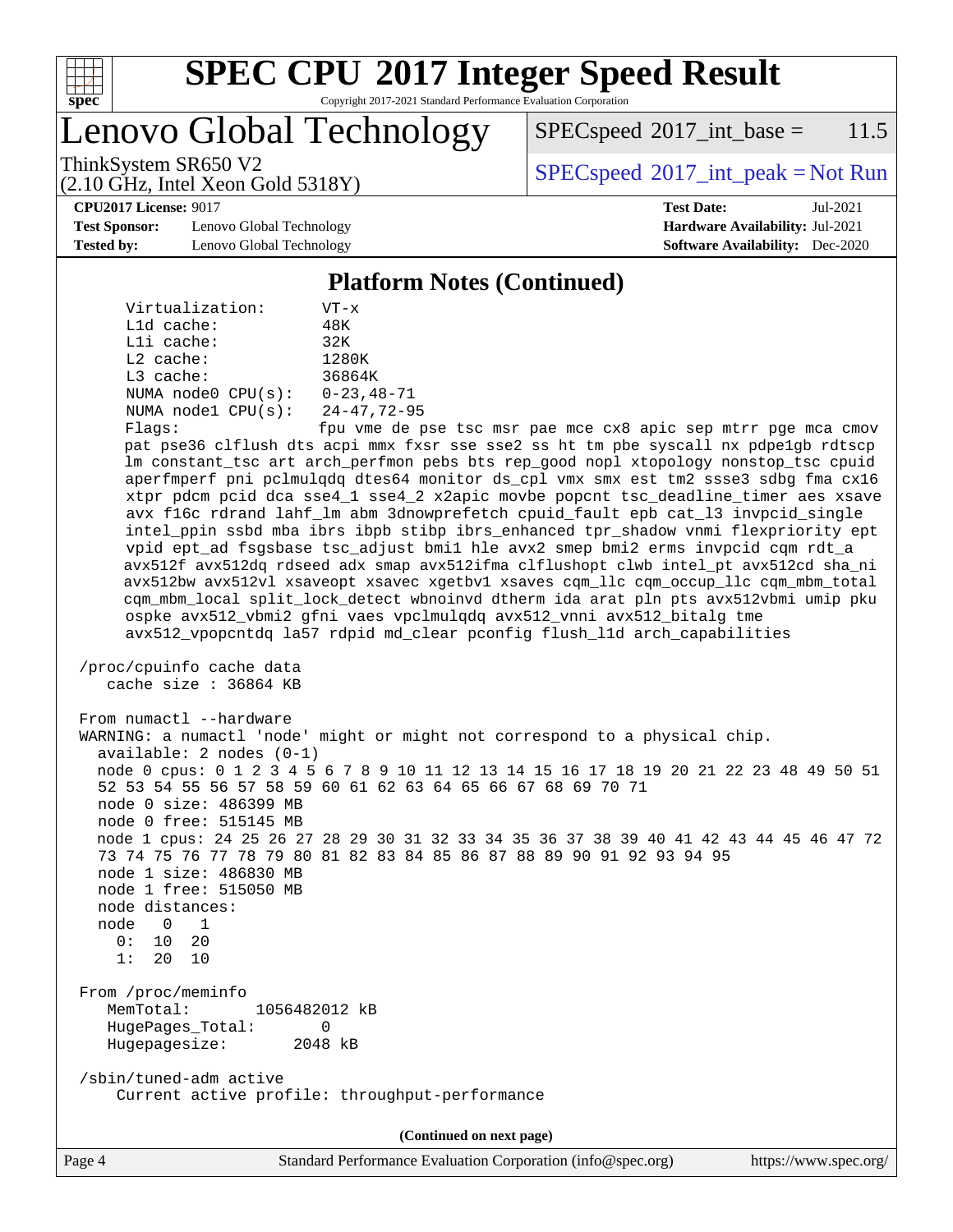

Copyright 2017-2021 Standard Performance Evaluation Corporation

### Lenovo Global Technology

 $SPECspeed^{\circ}2017\_int\_base = 11.5$  $SPECspeed^{\circ}2017\_int\_base = 11.5$ 

(2.10 GHz, Intel Xeon Gold 5318Y)

ThinkSystem SR650 V2  $SPECspeed^{\circ}2017\_int\_peak = Not Run$  $SPECspeed^{\circ}2017\_int\_peak = Not Run$ 

**[Test Sponsor:](http://www.spec.org/auto/cpu2017/Docs/result-fields.html#TestSponsor)** Lenovo Global Technology **[Hardware Availability:](http://www.spec.org/auto/cpu2017/Docs/result-fields.html#HardwareAvailability)** Jul-2021 **[Tested by:](http://www.spec.org/auto/cpu2017/Docs/result-fields.html#Testedby)** Lenovo Global Technology **[Software Availability:](http://www.spec.org/auto/cpu2017/Docs/result-fields.html#SoftwareAvailability)** Dec-2020

**[CPU2017 License:](http://www.spec.org/auto/cpu2017/Docs/result-fields.html#CPU2017License)** 9017 **[Test Date:](http://www.spec.org/auto/cpu2017/Docs/result-fields.html#TestDate)** Jul-2021

### **[Platform Notes \(Continued\)](http://www.spec.org/auto/cpu2017/Docs/result-fields.html#PlatformNotes)**

Page 5 Standard Performance Evaluation Corporation [\(info@spec.org\)](mailto:info@spec.org) <https://www.spec.org/> From /etc/\*release\* /etc/\*version\* os-release: NAME="Red Hat Enterprise Linux" VERSION="8.3 (Ootpa)" ID="rhel" ID\_LIKE="fedora" VERSION\_ID="8.3" PLATFORM\_ID="platform:el8" PRETTY\_NAME="Red Hat Enterprise Linux 8.3 (Ootpa)" ANSI\_COLOR="0;31" redhat-release: Red Hat Enterprise Linux release 8.3 (Ootpa) system-release: Red Hat Enterprise Linux release 8.3 (Ootpa) system-release-cpe: cpe:/o:redhat:enterprise\_linux:8.3:ga uname -a: Linux localhost.localdomain 4.18.0-240.el8.x86\_64 #1 SMP Wed Sep 23 05:13:10 EDT 2020 x86\_64 x86\_64 x86\_64 GNU/Linux Kernel self-reported vulnerability status: CVE-2018-12207 (iTLB Multihit): Not affected CVE-2018-3620 (L1 Terminal Fault): Not affected Microarchitectural Data Sampling: Not affected CVE-2017-5754 (Meltdown): Not affected CVE-2018-3639 (Speculative Store Bypass): Mitigation: Speculative Store Bypass disabled via prctl and seccompany and the contract of the contract of the contract of the second seconds of the contract of the contract of the contract of the contract of the contract of the contract of the contract of the contract of the contr CVE-2017-5753 (Spectre variant 1): Mitigation: usercopy/swapgs barriers and \_\_user pointer sanitization CVE-2017-5715 (Spectre variant 2): Mitigation: Enhanced IBRS, IBPB: conditional, RSB filling CVE-2020-0543 (Special Register Buffer Data Sampling): Not affected CVE-2019-11135 (TSX Asynchronous Abort): Not affected run-level 3 Jul 22 17:38 SPEC is set to: /home/cpu2017-1.1.8-ic2021.1-revB Filesystem Type Size Used Avail Use% Mounted on /dev/sdb4 xfs 819G 268G 551G 33% /home From /sys/devices/virtual/dmi/id Vendor: Lenovo Product: ThinkSystem SR650 V2 MB Product Family: ThinkSystem Serial: 1234567890 **(Continued on next page)**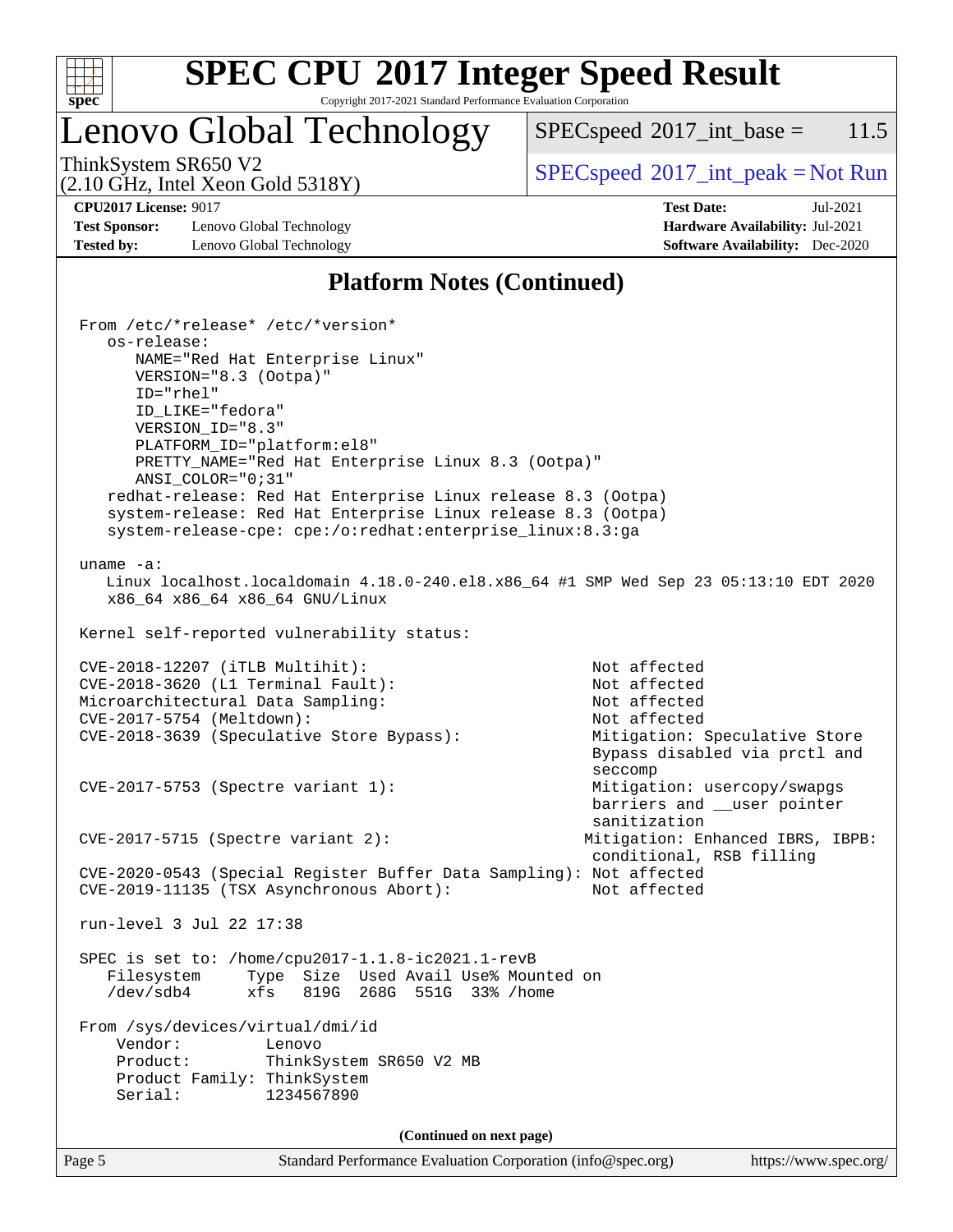| u | H | r |  |
|---|---|---|--|

Copyright 2017-2021 Standard Performance Evaluation Corporation

### Lenovo Global Technology

ThinkSystem SR650 V2<br>  $\begin{array}{c}\n\text{SPEC speed} \textdegree 2017\_int\_peak = Not Run \\
\text{SPEC speed} \textdegree 2017\_int\_peak = Not Run\n\end{array}$ 

 $SPEC speed^{\circ}2017\_int\_base = 11.5$ 

#### (2.10 GHz, Intel Xeon Gold 5318Y)

**[CPU2017 License:](http://www.spec.org/auto/cpu2017/Docs/result-fields.html#CPU2017License)** 9017 **[Test Date:](http://www.spec.org/auto/cpu2017/Docs/result-fields.html#TestDate)** Jul-2021

**[Test Sponsor:](http://www.spec.org/auto/cpu2017/Docs/result-fields.html#TestSponsor)** Lenovo Global Technology **[Hardware Availability:](http://www.spec.org/auto/cpu2017/Docs/result-fields.html#HardwareAvailability)** Jul-2021 **[Tested by:](http://www.spec.org/auto/cpu2017/Docs/result-fields.html#Testedby)** Lenovo Global Technology **[Software Availability:](http://www.spec.org/auto/cpu2017/Docs/result-fields.html#SoftwareAvailability)** Dec-2020

**[Platform Notes \(Continued\)](http://www.spec.org/auto/cpu2017/Docs/result-fields.html#PlatformNotes)**

 Additional information from dmidecode 3.2 follows. WARNING: Use caution when you interpret this section. The 'dmidecode' program reads system data which is "intended to allow hardware to be accurately determined", but the intent may not be met, as there are frequent changes to hardware, firmware, and the "DMTF SMBIOS" standard. Memory:

32x Samsung M393A4G43AB3-CWE 32 GB 2 rank 3200, configured at 2933

BIOS:

| BIOS Vendor:            | Lenovo       |
|-------------------------|--------------|
| BIOS Version:           | AFE111A-1.02 |
| BIOS Date:              | 05/07/2021   |
| BIOS Revision:          | 1.2          |
| Firmware Revision: 1.10 |              |

(End of data from sysinfo program)

#### **[Compiler Version Notes](http://www.spec.org/auto/cpu2017/Docs/result-fields.html#CompilerVersionNotes)**

| C     | $600. perlbench_s(base) 602. gcc_s(base) 605.mcf_s(base)$<br>$625.x264_s(base) 657.xz_s(base)$                                                                                                      |
|-------|-----------------------------------------------------------------------------------------------------------------------------------------------------------------------------------------------------|
|       | Intel(R) oneAPI DPC++/C++ Compiler for applications running on Intel(R) $64$ ,<br>Version 2021.1 Build 20201113<br>Copyright (C) 1985-2020 Intel Corporation. All rights reserved.                  |
| $C++$ | $620$ .omnetpp $s(base)$ 623.xalancbmk $s(base)$ 631.deepsjeng $s(base)$<br>$641.$ leela_s(base)                                                                                                    |
|       | Intel(R) oneAPI DPC++/C++ Compiler for applications running on Intel(R) $64$ ,<br>Version 2021.1 Build 20201113<br>Copyright (C) 1985-2020 Intel Corporation. All rights reserved.                  |
|       | Fortran   $648$ . exchange2 $s(base)$                                                                                                                                                               |
|       | $Intel(R)$ Fortran Intel(R) 64 Compiler Classic for applications running on<br>Intel(R) 64, Version 2021.1 Build 20201112 000000<br>Copyright (C) 1985-2020 Intel Corporation. All rights reserved. |
|       |                                                                                                                                                                                                     |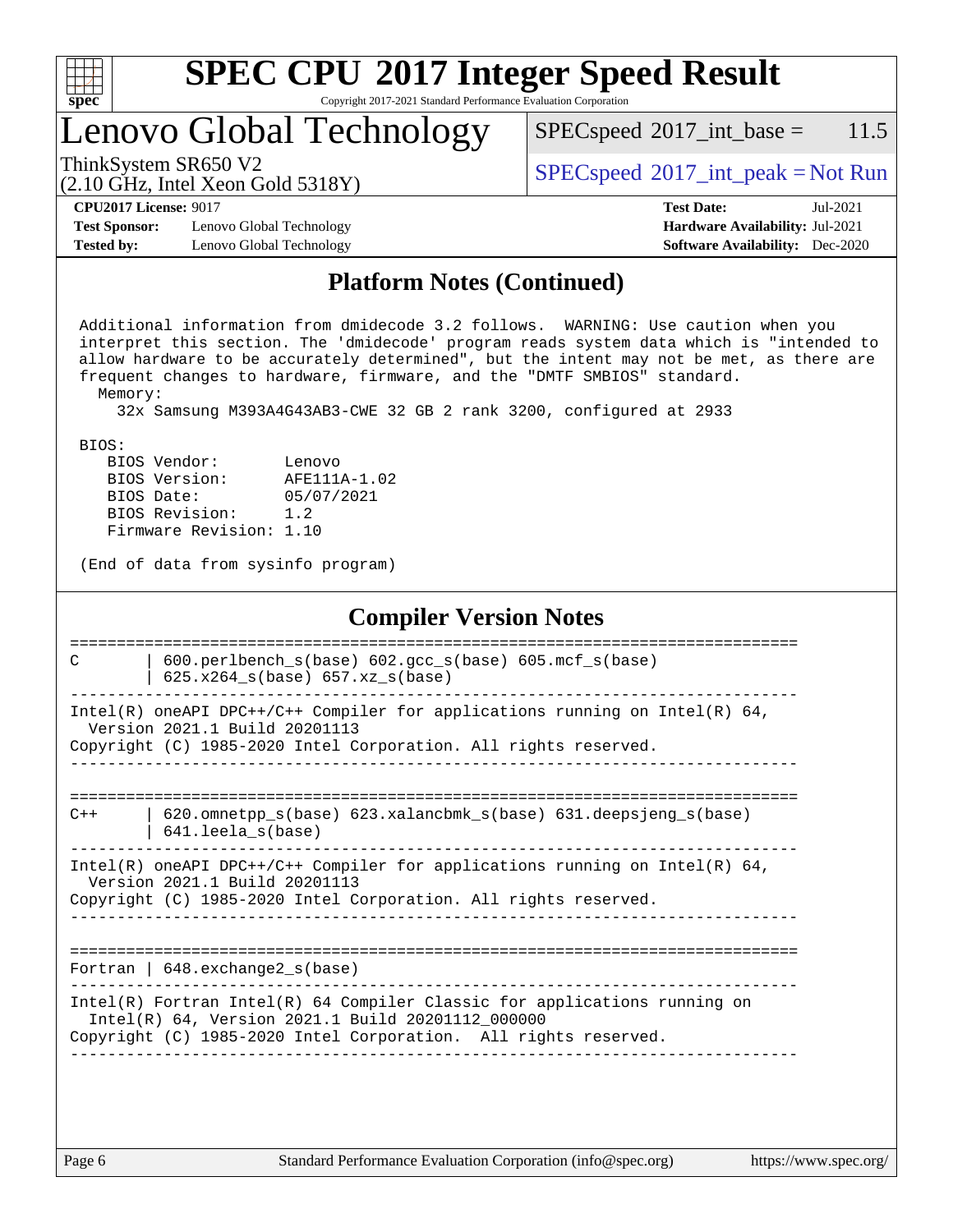

#### **[SPEC CPU](http://www.spec.org/auto/cpu2017/Docs/result-fields.html#SPECCPU2017IntegerSpeedResult)[2017 Integer Speed Result](http://www.spec.org/auto/cpu2017/Docs/result-fields.html#SPECCPU2017IntegerSpeedResult)** Copyright 2017-2021 Standard Performance Evaluation Corporation

### Lenovo Global Technology

 $SPECspeed^{\circ}2017\_int\_base = 11.5$  $SPECspeed^{\circ}2017\_int\_base = 11.5$ 

(2.10 GHz, Intel Xeon Gold 5318Y)

ThinkSystem SR650 V2  $SPEC speed^{\circ}2017\_int\_peak = Not Run$ 

**[Test Sponsor:](http://www.spec.org/auto/cpu2017/Docs/result-fields.html#TestSponsor)** Lenovo Global Technology **[Hardware Availability:](http://www.spec.org/auto/cpu2017/Docs/result-fields.html#HardwareAvailability)** Jul-2021 **[Tested by:](http://www.spec.org/auto/cpu2017/Docs/result-fields.html#Testedby)** Lenovo Global Technology **[Software Availability:](http://www.spec.org/auto/cpu2017/Docs/result-fields.html#SoftwareAvailability)** Dec-2020

**[CPU2017 License:](http://www.spec.org/auto/cpu2017/Docs/result-fields.html#CPU2017License)** 9017 **[Test Date:](http://www.spec.org/auto/cpu2017/Docs/result-fields.html#TestDate)** Jul-2021

### **[Base Compiler Invocation](http://www.spec.org/auto/cpu2017/Docs/result-fields.html#BaseCompilerInvocation)**

[C benchmarks:](http://www.spec.org/auto/cpu2017/Docs/result-fields.html#Cbenchmarks)

[icx](http://www.spec.org/cpu2017/results/res2021q3/cpu2017-20210802-28561.flags.html#user_CCbase_intel_icx_fe2d28d19ae2a5db7c42fe0f2a2aed77cb715edd4aeb23434404a8be6683fe239869bb6ca8154ca98265c2e3b9226a719a0efe2953a4a7018c379b7010ccf087)

[C++ benchmarks](http://www.spec.org/auto/cpu2017/Docs/result-fields.html#CXXbenchmarks): [icpx](http://www.spec.org/cpu2017/results/res2021q3/cpu2017-20210802-28561.flags.html#user_CXXbase_intel_icpx_1e918ed14c436bf4b9b7c8bcdd51d4539fc71b3df010bd1e9f8732d9c34c2b2914e48204a846820f3c0ebb4095dea797a5c30b458ac0b6dffac65d78f781f5ca)

[Fortran benchmarks:](http://www.spec.org/auto/cpu2017/Docs/result-fields.html#Fortranbenchmarks) [ifort](http://www.spec.org/cpu2017/results/res2021q3/cpu2017-20210802-28561.flags.html#user_FCbase_intel_ifort_8111460550e3ca792625aed983ce982f94888b8b503583aa7ba2b8303487b4d8a21a13e7191a45c5fd58ff318f48f9492884d4413fa793fd88dd292cad7027ca)

### **[Base Portability Flags](http://www.spec.org/auto/cpu2017/Docs/result-fields.html#BasePortabilityFlags)**

 600.perlbench\_s: [-DSPEC\\_LP64](http://www.spec.org/cpu2017/results/res2021q3/cpu2017-20210802-28561.flags.html#b600.perlbench_s_basePORTABILITY_DSPEC_LP64) [-DSPEC\\_LINUX\\_X64](http://www.spec.org/cpu2017/results/res2021q3/cpu2017-20210802-28561.flags.html#b600.perlbench_s_baseCPORTABILITY_DSPEC_LINUX_X64) 602.gcc\_s: [-DSPEC\\_LP64](http://www.spec.org/cpu2017/results/res2021q3/cpu2017-20210802-28561.flags.html#suite_basePORTABILITY602_gcc_s_DSPEC_LP64) 605.mcf\_s: [-DSPEC\\_LP64](http://www.spec.org/cpu2017/results/res2021q3/cpu2017-20210802-28561.flags.html#suite_basePORTABILITY605_mcf_s_DSPEC_LP64) 620.omnetpp\_s: [-DSPEC\\_LP64](http://www.spec.org/cpu2017/results/res2021q3/cpu2017-20210802-28561.flags.html#suite_basePORTABILITY620_omnetpp_s_DSPEC_LP64) 623.xalancbmk\_s: [-DSPEC\\_LP64](http://www.spec.org/cpu2017/results/res2021q3/cpu2017-20210802-28561.flags.html#suite_basePORTABILITY623_xalancbmk_s_DSPEC_LP64) [-DSPEC\\_LINUX](http://www.spec.org/cpu2017/results/res2021q3/cpu2017-20210802-28561.flags.html#b623.xalancbmk_s_baseCXXPORTABILITY_DSPEC_LINUX) 625.x264\_s: [-DSPEC\\_LP64](http://www.spec.org/cpu2017/results/res2021q3/cpu2017-20210802-28561.flags.html#suite_basePORTABILITY625_x264_s_DSPEC_LP64) 631.deepsjeng\_s: [-DSPEC\\_LP64](http://www.spec.org/cpu2017/results/res2021q3/cpu2017-20210802-28561.flags.html#suite_basePORTABILITY631_deepsjeng_s_DSPEC_LP64) 641.leela\_s: [-DSPEC\\_LP64](http://www.spec.org/cpu2017/results/res2021q3/cpu2017-20210802-28561.flags.html#suite_basePORTABILITY641_leela_s_DSPEC_LP64) 648.exchange2\_s: [-DSPEC\\_LP64](http://www.spec.org/cpu2017/results/res2021q3/cpu2017-20210802-28561.flags.html#suite_basePORTABILITY648_exchange2_s_DSPEC_LP64) 657.xz\_s: [-DSPEC\\_LP64](http://www.spec.org/cpu2017/results/res2021q3/cpu2017-20210802-28561.flags.html#suite_basePORTABILITY657_xz_s_DSPEC_LP64)

### **[Base Optimization Flags](http://www.spec.org/auto/cpu2017/Docs/result-fields.html#BaseOptimizationFlags)**

[C benchmarks](http://www.spec.org/auto/cpu2017/Docs/result-fields.html#Cbenchmarks):

[-DSPEC\\_OPENMP](http://www.spec.org/cpu2017/results/res2021q3/cpu2017-20210802-28561.flags.html#suite_CCbase_DSPEC_OPENMP) [-std=c11](http://www.spec.org/cpu2017/results/res2021q3/cpu2017-20210802-28561.flags.html#user_CCbase_std-icc-std_0e1c27790398a4642dfca32ffe6c27b5796f9c2d2676156f2e42c9c44eaad0c049b1cdb667a270c34d979996257aeb8fc440bfb01818dbc9357bd9d174cb8524) [-m64](http://www.spec.org/cpu2017/results/res2021q3/cpu2017-20210802-28561.flags.html#user_CCbase_m64-icc) [-fiopenmp](http://www.spec.org/cpu2017/results/res2021q3/cpu2017-20210802-28561.flags.html#user_CCbase_fiopenmp_4cde26b3fcccd23bd0bb70af4efc204325d72839eefa1147e34201101709f20b3deb62aad96701dea148529bf4ca48c90b72f3bf837ca148e297cf8a0ba6feb7) [-Wl,-z,muldefs](http://www.spec.org/cpu2017/results/res2021q3/cpu2017-20210802-28561.flags.html#user_CCbase_link_force_multiple1_b4cbdb97b34bdee9ceefcfe54f4c8ea74255f0b02a4b23e853cdb0e18eb4525ac79b5a88067c842dd0ee6996c24547a27a4b99331201badda8798ef8a743f577) [-xCORE-AVX2](http://www.spec.org/cpu2017/results/res2021q3/cpu2017-20210802-28561.flags.html#user_CCbase_f-xCORE-AVX2) [-O3](http://www.spec.org/cpu2017/results/res2021q3/cpu2017-20210802-28561.flags.html#user_CCbase_f-O3) [-ffast-math](http://www.spec.org/cpu2017/results/res2021q3/cpu2017-20210802-28561.flags.html#user_CCbase_f-ffast-math) [-flto](http://www.spec.org/cpu2017/results/res2021q3/cpu2017-20210802-28561.flags.html#user_CCbase_f-flto) [-mfpmath=sse](http://www.spec.org/cpu2017/results/res2021q3/cpu2017-20210802-28561.flags.html#user_CCbase_f-mfpmath_70eb8fac26bde974f8ab713bc9086c5621c0b8d2f6c86f38af0bd7062540daf19db5f3a066d8c6684be05d84c9b6322eb3b5be6619d967835195b93d6c02afa1) [-funroll-loops](http://www.spec.org/cpu2017/results/res2021q3/cpu2017-20210802-28561.flags.html#user_CCbase_f-funroll-loops) [-qopt-mem-layout-trans=4](http://www.spec.org/cpu2017/results/res2021q3/cpu2017-20210802-28561.flags.html#user_CCbase_f-qopt-mem-layout-trans_fa39e755916c150a61361b7846f310bcdf6f04e385ef281cadf3647acec3f0ae266d1a1d22d972a7087a248fd4e6ca390a3634700869573d231a252c784941a8) [-mbranches-within-32B-boundaries](http://www.spec.org/cpu2017/results/res2021q3/cpu2017-20210802-28561.flags.html#user_CCbase_f-mbranches-within-32B-boundaries) [-L/usr/local/jemalloc64-5.0.1/lib](http://www.spec.org/cpu2017/results/res2021q3/cpu2017-20210802-28561.flags.html#user_CCbase_jemalloc_link_path64_1_cc289568b1a6c0fd3b62c91b824c27fcb5af5e8098e6ad028160d21144ef1b8aef3170d2acf0bee98a8da324cfe4f67d0a3d0c4cc4673d993d694dc2a0df248b) [-ljemalloc](http://www.spec.org/cpu2017/results/res2021q3/cpu2017-20210802-28561.flags.html#user_CCbase_jemalloc_link_lib_d1249b907c500fa1c0672f44f562e3d0f79738ae9e3c4a9c376d49f265a04b9c99b167ecedbf6711b3085be911c67ff61f150a17b3472be731631ba4d0471706)

[C++ benchmarks:](http://www.spec.org/auto/cpu2017/Docs/result-fields.html#CXXbenchmarks)

[-DSPEC\\_OPENMP](http://www.spec.org/cpu2017/results/res2021q3/cpu2017-20210802-28561.flags.html#suite_CXXbase_DSPEC_OPENMP) [-m64](http://www.spec.org/cpu2017/results/res2021q3/cpu2017-20210802-28561.flags.html#user_CXXbase_m64-icc) [-Wl,-z,muldefs](http://www.spec.org/cpu2017/results/res2021q3/cpu2017-20210802-28561.flags.html#user_CXXbase_link_force_multiple1_b4cbdb97b34bdee9ceefcfe54f4c8ea74255f0b02a4b23e853cdb0e18eb4525ac79b5a88067c842dd0ee6996c24547a27a4b99331201badda8798ef8a743f577) [-xCORE-AVX2](http://www.spec.org/cpu2017/results/res2021q3/cpu2017-20210802-28561.flags.html#user_CXXbase_f-xCORE-AVX2) [-O3](http://www.spec.org/cpu2017/results/res2021q3/cpu2017-20210802-28561.flags.html#user_CXXbase_f-O3) [-ffast-math](http://www.spec.org/cpu2017/results/res2021q3/cpu2017-20210802-28561.flags.html#user_CXXbase_f-ffast-math) [-flto](http://www.spec.org/cpu2017/results/res2021q3/cpu2017-20210802-28561.flags.html#user_CXXbase_f-flto) [-mfpmath=sse](http://www.spec.org/cpu2017/results/res2021q3/cpu2017-20210802-28561.flags.html#user_CXXbase_f-mfpmath_70eb8fac26bde974f8ab713bc9086c5621c0b8d2f6c86f38af0bd7062540daf19db5f3a066d8c6684be05d84c9b6322eb3b5be6619d967835195b93d6c02afa1) [-funroll-loops](http://www.spec.org/cpu2017/results/res2021q3/cpu2017-20210802-28561.flags.html#user_CXXbase_f-funroll-loops) [-qopt-mem-layout-trans=4](http://www.spec.org/cpu2017/results/res2021q3/cpu2017-20210802-28561.flags.html#user_CXXbase_f-qopt-mem-layout-trans_fa39e755916c150a61361b7846f310bcdf6f04e385ef281cadf3647acec3f0ae266d1a1d22d972a7087a248fd4e6ca390a3634700869573d231a252c784941a8) [-mbranches-within-32B-boundaries](http://www.spec.org/cpu2017/results/res2021q3/cpu2017-20210802-28561.flags.html#user_CXXbase_f-mbranches-within-32B-boundaries) [-L/opt/intel/oneapi/compiler/2021.1.1/linux/compiler/lib/intel64\\_lin/](http://www.spec.org/cpu2017/results/res2021q3/cpu2017-20210802-28561.flags.html#user_CXXbase_linkpath_765a8c93c4ea33dfc565a33ecb48f4f7d02a6338709b3b362f341eb203a06426ce1d12ded4c7809f6ab6cf0e9f5515cffeb4efc405b63f85dc27a83bbbdeb3a3) [-lqkmalloc](http://www.spec.org/cpu2017/results/res2021q3/cpu2017-20210802-28561.flags.html#user_CXXbase_qkmalloc_link_lib_79a818439969f771c6bc311cfd333c00fc099dad35c030f5aab9dda831713d2015205805422f83de8875488a2991c0a156aaa600e1f9138f8fc37004abc96dc5)

#### [Fortran benchmarks](http://www.spec.org/auto/cpu2017/Docs/result-fields.html#Fortranbenchmarks):

```
-m64 -xCORE-AVX2 -O3 -ipo -no-prec-div -qopt-mem-layout-trans=4
-nostandard-realloc-lhs -align array32byte -auto
-mbranches-within-32B-boundaries
```